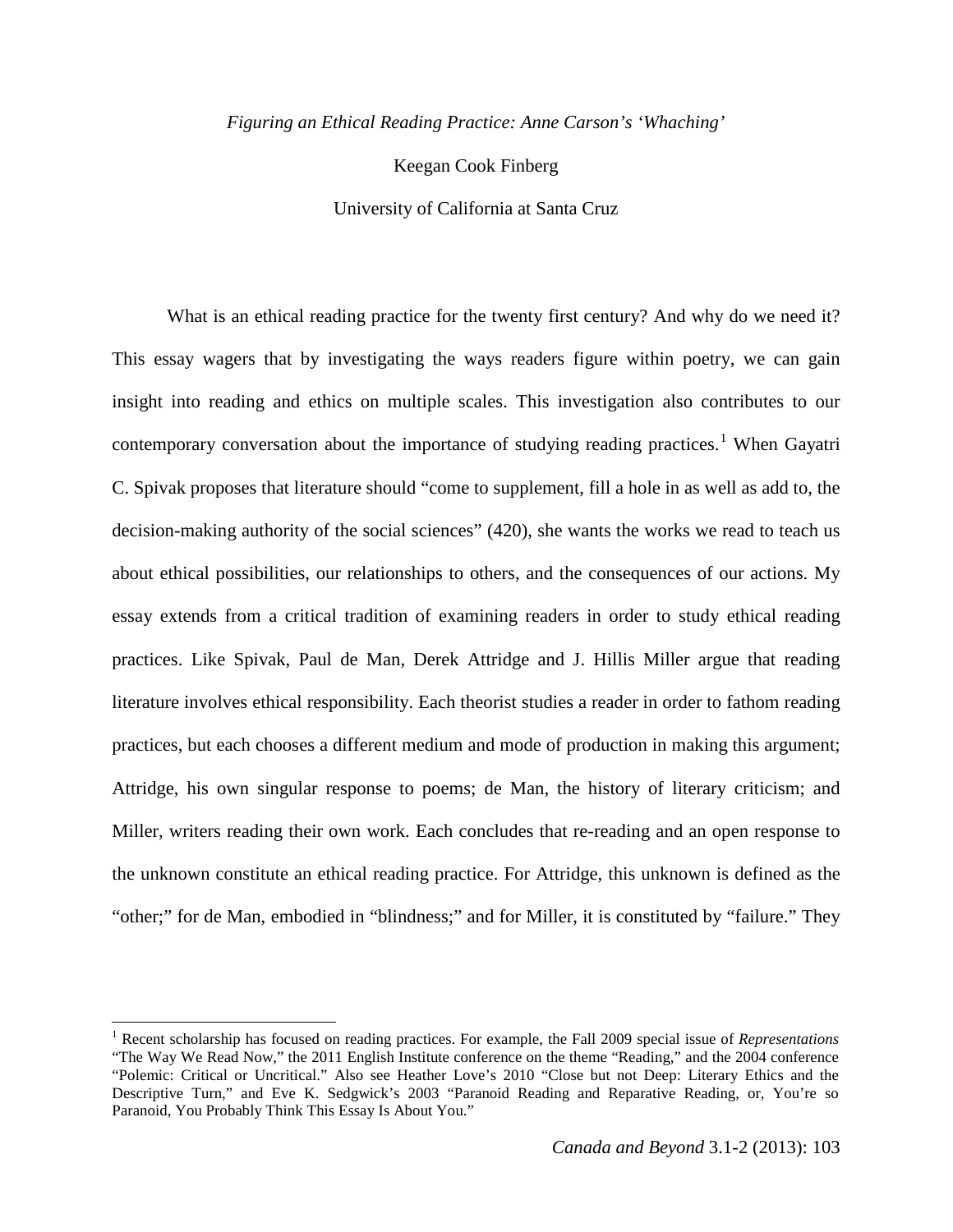l

each argue that an ethical response to the unknown within the reading process has far-reaching consequences.

The figure of the reader in a poetic text allows us to think through these aporias, or unknowns, and glimpse areas otherwise outside of our vision; this figure prevails in the work of contemporary Canadian poet Anne Carson. Because poetry differs from everyday language, reading poetry is necessarily an encounter with difference and, as a consequence, it demands an ethical response.<sup>[2](#page-1-0)</sup> Thus poetry often figures its own ethical encounter, but Carson's work heightens the process because it figures a reader experiencing this encounter in the text. Carson's poetry tells us that our affective relationships to texts have consequences outside or beyond the moment of reading the text. Her work suggests that loving texts and honoring that love through a reading practice creates an ethical encounter. Spivak considers it the reader's task to "imagine yourself […] really letting yourself be imagined without guarantees" by the literatures read (52). The guarantee relinquished here is that of complete understanding; we can never access another directly and completely. Spivak uses the term *teleopoiesis* to refer to this passive ethics of reading, which emphasizes being made rather than making. *Teleopoiesis* is a way of transferring agency that allows an encounter with the unknown, as figured in the text, to create our ethical stance and our reading practice.

This essay examines Anne Carson's dialogues with literary figures across history in order to define a twenty first century ethical reading practice. The concept of "ethical reading practice" suggests a way of reading and responding to literature responsibly and carefully in order to

<span id="page-1-0"></span><sup>2</sup> In *Structuralist Poetics*, Jonathan Culler defines poetry as a "strategy of reading" (163). By reading, we enter "a process of finding ways to grant [the poem] significance and importance" (Culler 175). He follows de Man in stating that all poetry is in some sense "an allegory of the poetic act" (178); the poem serves as a tale of its own event of writing and reading. As Karin Littau points out, for both Stanley Fish and Jonathan Culler, emphasis is on the reader, or the method of reading rather than the text. For Fish, the reader is emphasized so heavily that the text falls away (Littau 114). My hope is that this experiment of looking at readers in and of the text opens new possibilities.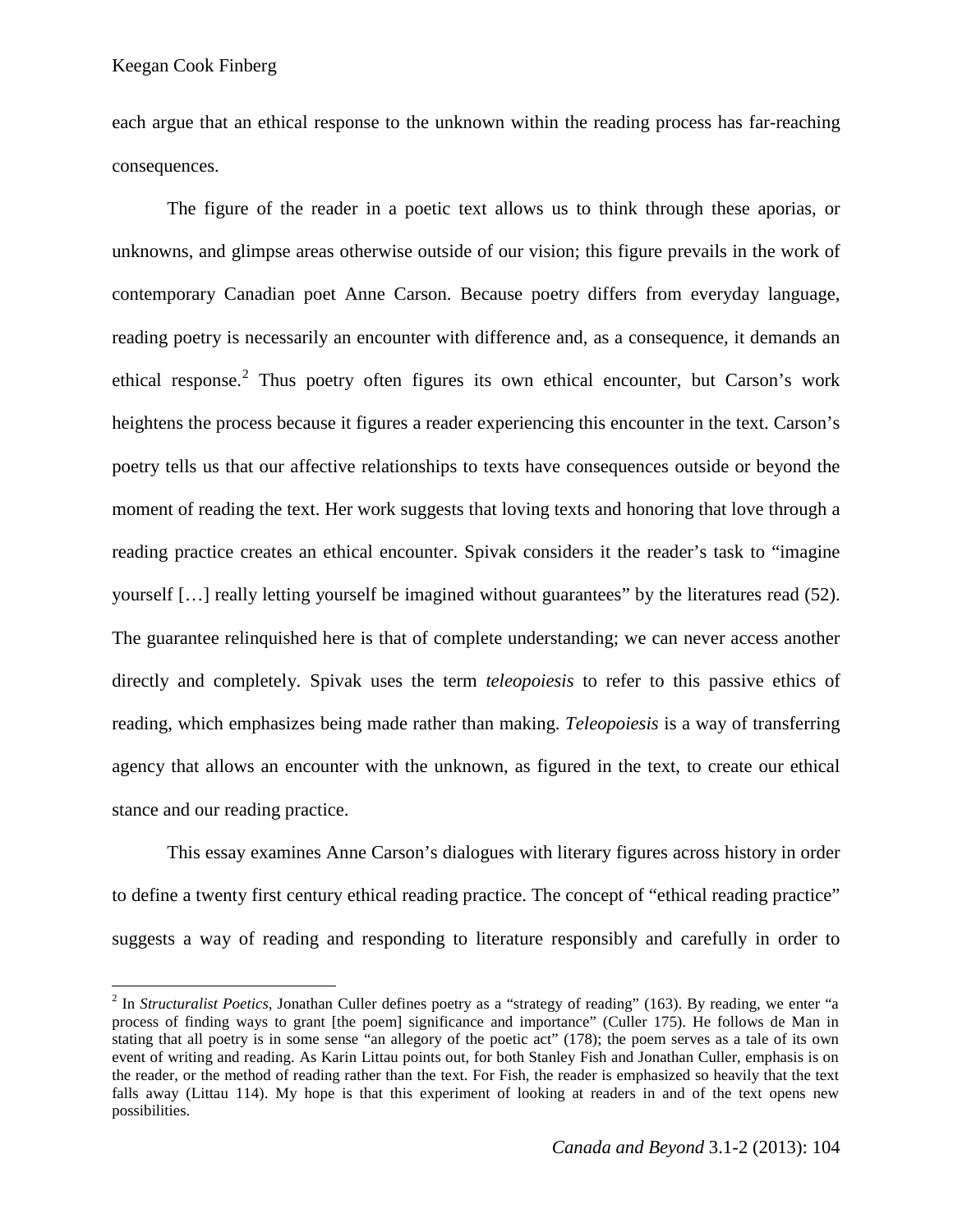produce a generative encounter with the text. Such an encounter has implications that reach far outside the text, demonstrating ethical relationships and the formation of an ethical stance. To consider what literature can teach us about ethics, and how it teaches us, I focus on the figure of the reader and the drama of reading in Carson's poetry.

Carson's works often explore affective relationships to texts; they stage conversations between a lyric I—a speaker who is not only the speaking subject in the poem but also a reader of other poems—and a body of past literature. In "Mimnermos: The Brainsex Paintings" (1995), an imagined interview creates the temporal possibility and the poetic space for a meeting between a contemporary "I" and an ancient "M," the seventh-century BCE Greek poet Mimnermos. In *The Beauty of the Husband* (2001), reading Keats' poetry and marginalia dictates the undoing of the narrator's marriage. *Nox* (2010) depicts how studying and translating an elegy by the Roman poet Catullus enables the speaker to grieve for the early death of her brother. In each of these cases, the reader as speaker feels strongly about the author she reads and the narrative is paired closely with the drama of reading. Each unfolds a story about the ways that reading with an affective relationship to the text produces consequences in relationships outside the text. Carson's translations likewise show how the act of translation itself is emotionally fraught and ethically weighty. Most recently, *Antigonick* (2012), a disloyal translation of Sophocles' *Antigone*, transfers the time and grief of the ancient tragedy into our contemporary landscape. It addresses a "you" full of rage, a "you" who yells at your wife when she makes a wrong turn behind the wheel.<sup>[3](#page-2-0)</sup> The work's reader ("you") participates in the author's emotional and intellectual work of translating from Ancient Greek.

ı

<span id="page-2-0"></span><sup>3</sup> See Judith Butler's review of *Antigonick*, "Can't Stop Screaming," for a discussion of this "different kind of transposition."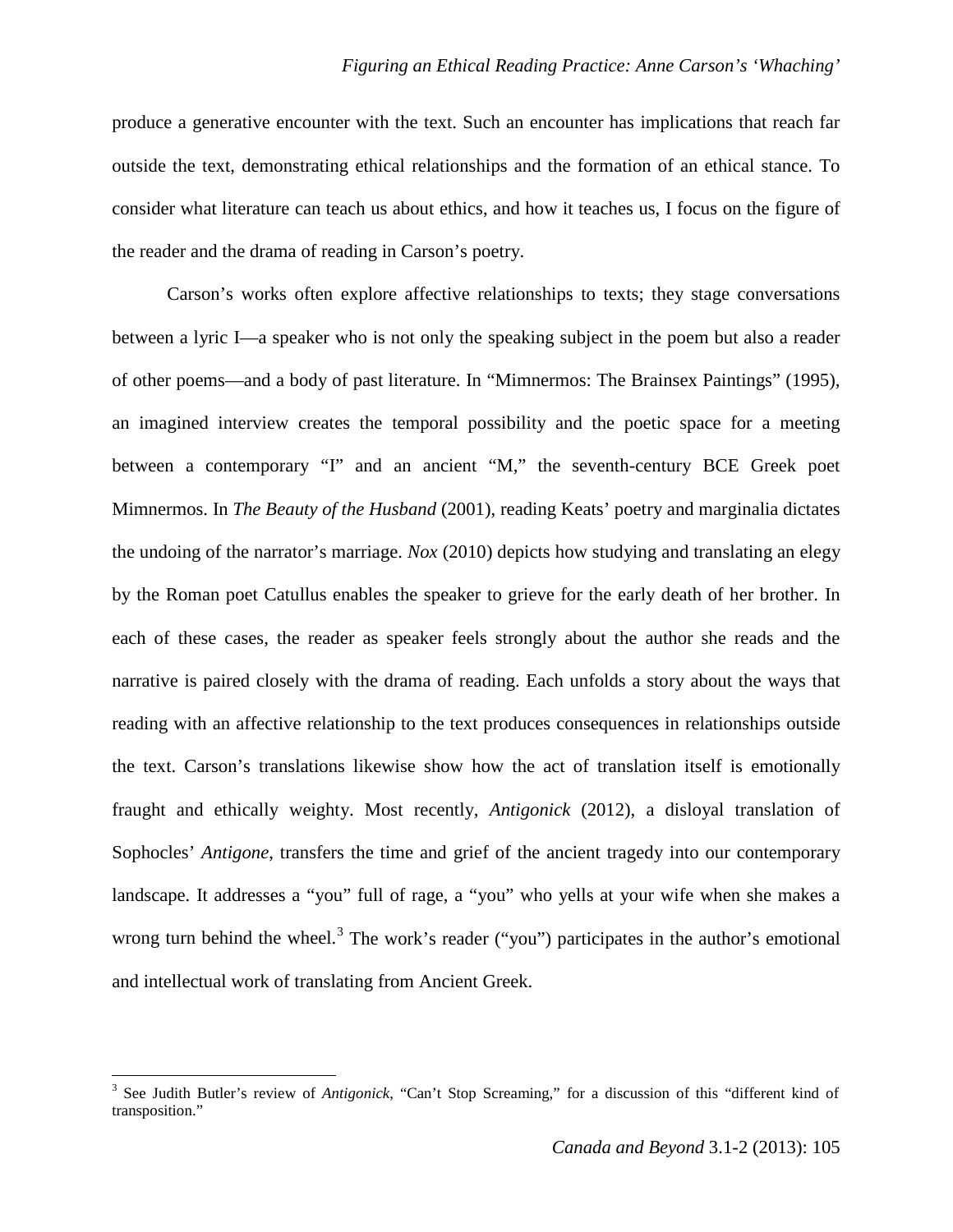In Carson's long poem, "The Glass Essay" (1995), the speaker tells the story of losing her lover through reading Emily Brontë. While reading *The Collected Works of Emily Brontë*, the speaker reveals that Brontë is her "favorite author" ("The Glass Essay" 2). Throughout the speaker's account of her lost lover named Law and a difficult relationship with her mother, reading Brontë's work provides a conduit for feeling and relating. From Brontë, she learns a type of transformative reading practice, defined as a kind of watching, or "whaching;" as the speaker tells us, "whacher" is "Emily's habitual spelling of this word" (Carson, "The Glass Essay" 4). In the text, reading leads to understanding through watching, rather than doing. Furthermore, the speaker tells us that the act of "whaching," unlike "watching" is without a choice (4), and always carried out in uncertainty. Uncertainty comes to mind as the "wh" in Brontë's word aligns it orthographically with common interrogative words: the contingency of "whether," the openness of "what," the uncertainty of "who," in a practice of seeing. In contrast to Brontë's editors who habitually misunderstand and hypercorrect her work, the speaker's practice is informed by her singular love for Brontë's texts. From the orthography of Carson's "whaching" to its interpretation, it is a contingent practice—sometimes meaning one open question, sometimes another. Exploring this attentive but passive and contingent reading practice through Brontë's work enables Carson's speaker to understand her failed love relationship, as well as tell its story. The relationship between the speaker, Brontë, and Brontë's texts allows for the transformation and the drama of Carson's text: the speaker sees her body differently, understands her difference and relates to others differently because of it. In this way, Carson's work connects affect and ethics; the speaker studies feelings with and through the body as she works through an encounter with difference, which is sometimes her own pain.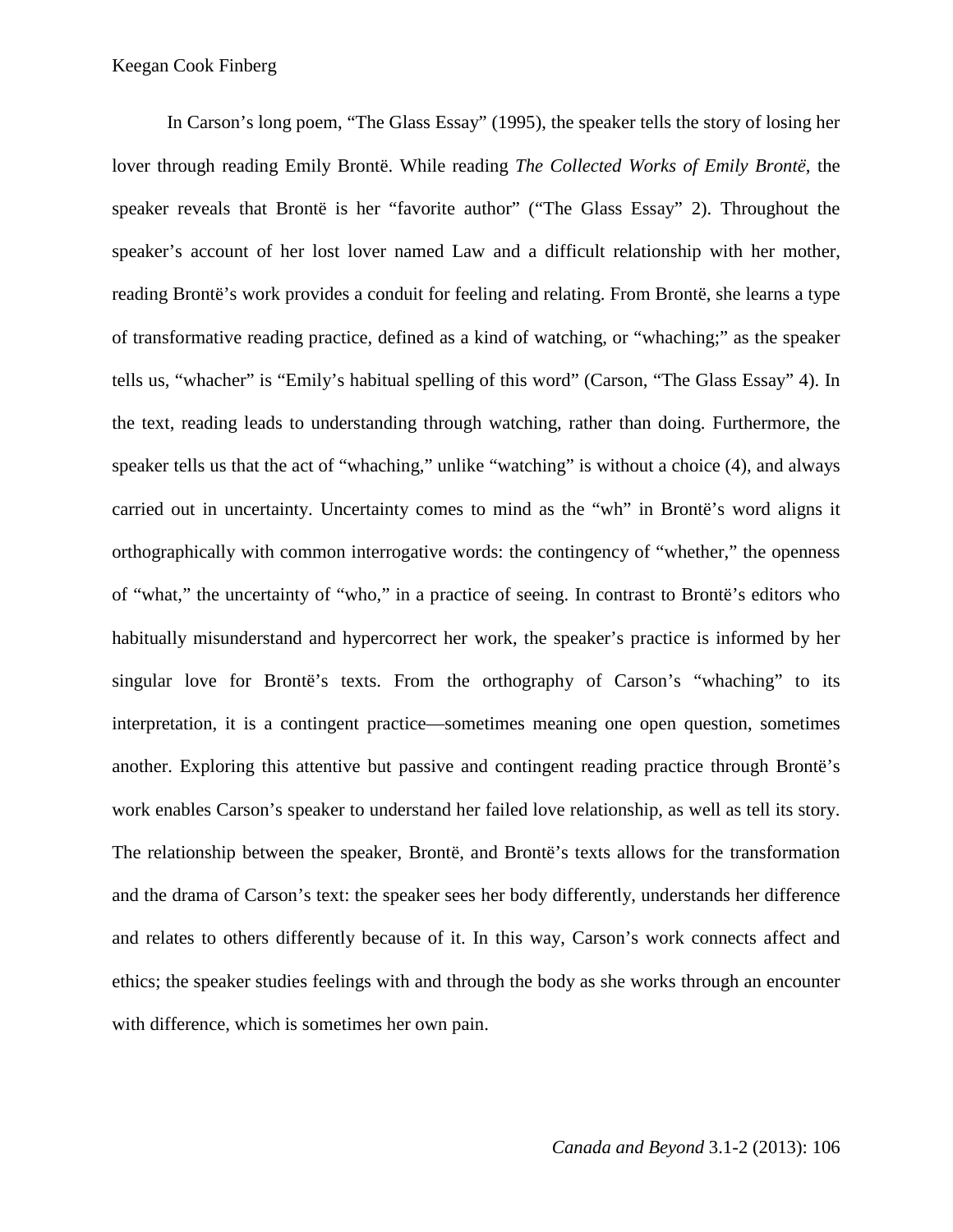Throughout "The Glass Essay," the speaker's body is depicted as both subject and object: she sometimes claims her body parts as her own; at other times she feels estranged from them. The use of possessive adjectives, pronouns and articles marks this oscillation most clearly. For example, on the first page, the speaker's face belongs to her ("my face") but then it becomes modified by a definite article, as "the face," in the following lines:

My face in the bathroom mirror has white streaks down it. I rinse the face and return to bed. (Carson, "The Glass Essay" 1)

Here, "the face" could read as the mirror, suggesting that the speaker has washed streaks off the "face" of a reflective plane and additionally off her own face. The poetry creates its own type of ekphrasitic reading event, since it is unclear what is described as containing streaks and being rinsed, the mirror or the speaker's face. Usually in ekphrasis, $4$  there is a clear object described verbally, but here something is created in the text. Whether the mirror surface looks dirty or the human face has been crying, the confusion exemplifies the questions "The Glass Essay" raises about the relationship between ontology and ethics. This scene does not resolve the distinction between self and image. When she looks at "the" face as an image, the speaker can act on it. But when the face belongs to her, it is acted upon—it can only possess, or have, not rinse. Her seeing and describing the face afford the agency required for *poiesis*, though here she merely modified the face with a definite article, and then by rinsing it. Reading oneself as another produces multiple possibilities, here it produces action in particular.

A toggling of personal pronouns, possessive pronouns and articles happens many times in the work. A few pages later, the speaker envisions her arms not as her own, but as the arms of a remembered self, someone else's (8). She shares a collective knee with her reader when

ı

<span id="page-4-0"></span><sup>4</sup> Ekphrasis is most commonly defined as "a verbal description of, or meditation on, a non-verbal work of art, real or imagined, usually a painting or sculpture" (Baldick 104).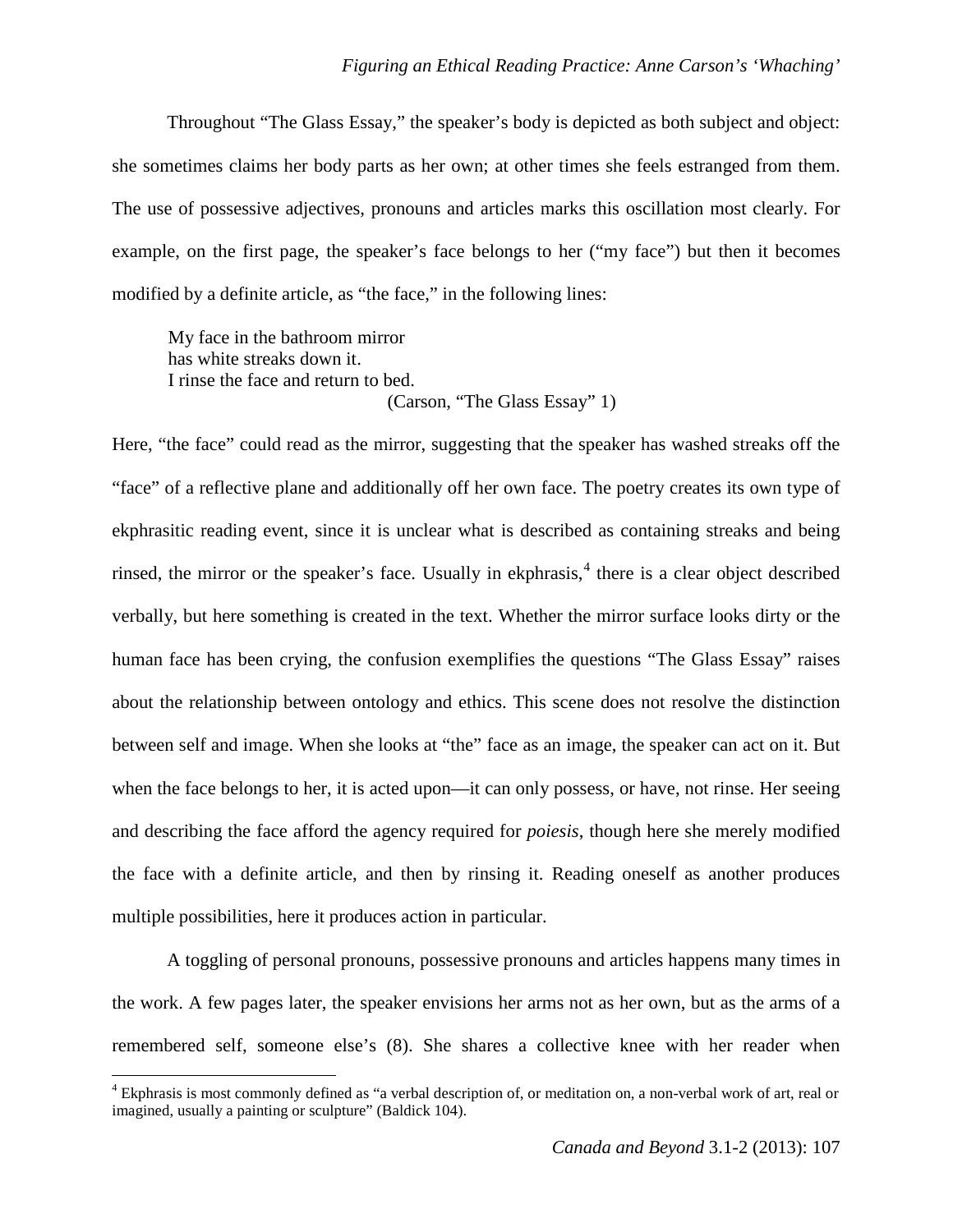discussing Charlotte Brontë's denial of Emily's phobias (10). Later she shifts positions, and adopts an objectifying gaze; when describing an encounter with her ex-lover, she calls her own back "the" back (11). In the difference between "my" and "the" the narrator shows how reading Brontë's text is at work in her own life. She watches and describes parts of herself from a distance. If reading and loving Brontë affords the narrator new insights into the lives of others, if it instills feelings of community and compassion, it also enables her to gain insight into her own life, independently of Brontë.

This insight results from the adoption of a particular type of ekphrasis—whaching. Brontë's "whaching" consists in an "unsociable" and "awkward" activity (5). The speaker explains that for Brontë, whaching is unavoidable and vulnerable; it compares to "a swimmer / who walks out of the water at sunset / shaking the drops off, it just flies open" (5). An "open" stance, whaching allows Brontë to get closer to that which she calls "Thou," an eroticized spirituality that haunts her work. For the speaker of "The Glass Essay," whaching practices a way of looking at her life from a distance. In the first part of the text, she cannot help watching herself and others; as she reads Brontë, she identifies with her and explains, "some people watch" (19). In "Ekphrasis and the Other," W.J.T. Mitchell proposes a philosophy of ekphrasis that helps to illuminate whaching. He claims that ekphrasis shows a "working through" of how to deal with metaphysical assumptions about media, the senses, and representation. It raises questions about appropriating, or confronting the other, textual or otherwise. In his view, the roles in ekphrasis are often gendered, with the penetrative gaze of the male subject verbalizing the aestheticized object of ekphrasis, which is often feminized (Mitchell 170). He examines canonical examples where ekphrasis reveals a gender hierarchy and sometimes also a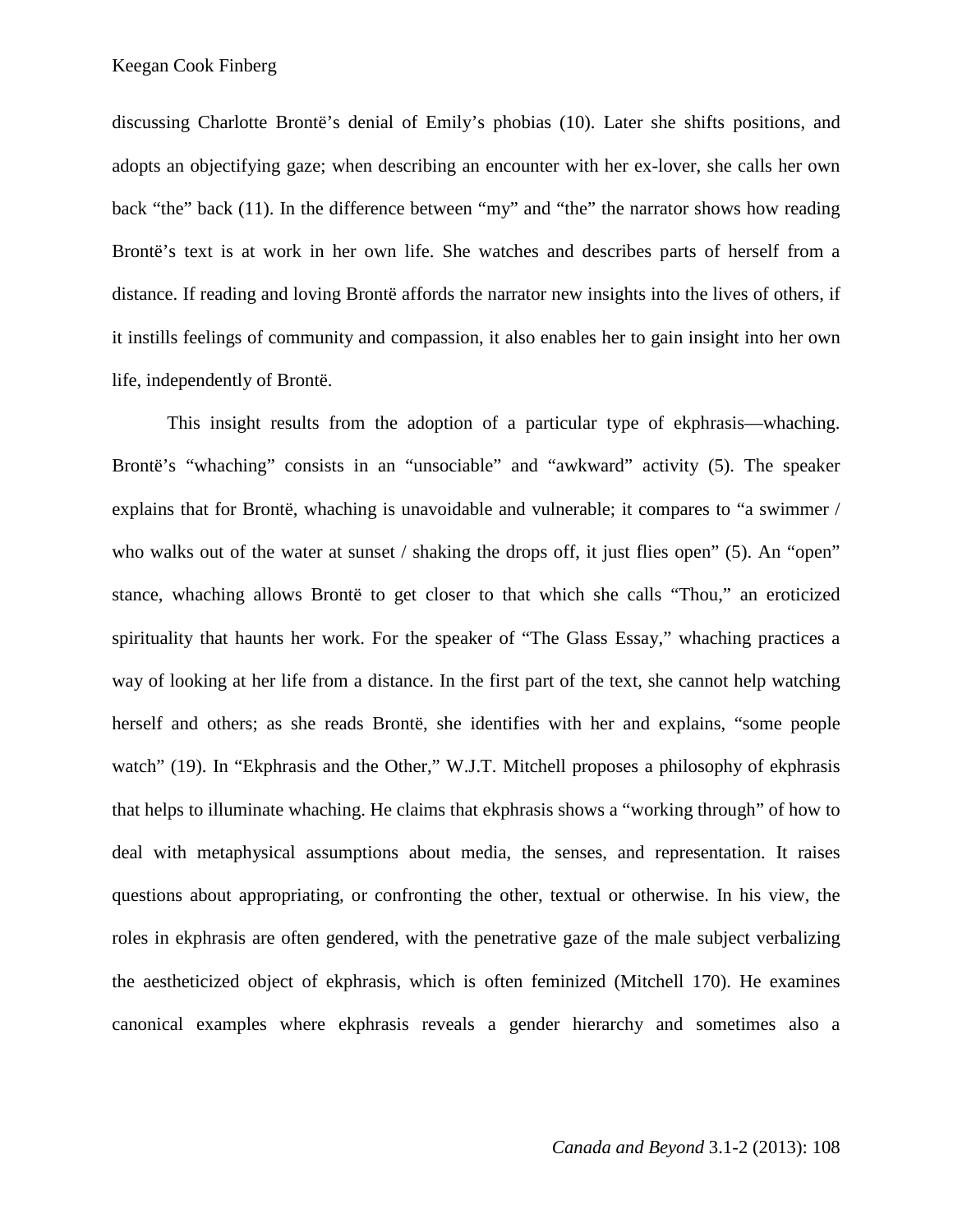masturbatory quality.<sup>[5](#page-6-0)</sup> Yet, for Mitchell, gender dynamics are just one part of this trope that exposes "the social structure of representation as an activity and a relationship of power/knowledge/desire— representation as something done to something, with something, by someone, for someone" (Mitchell 180). Barbara Fischer and Jane Hedely have written recently about the ways these categories change when the ekphrasis is focused on a woman's body from a woman's point of view (Hedley, Halpern, and Spiegelman). Hedley, Halpern and Spiegelman's book reverses the dynamic of Mitchell's canonical examples and show that ekphrasis can be a site of resistance to "the male gaze." In fact, Hedley argues that the term itself is transgressive. Made from a compound of the Greek verb *phrazô*, meaning "to speak or tell" and *ek*, a prefix meaning "outside" or "off from," Hedley glosses ekphrasis as "speaking out," or "telling in full," or "speaking otherwise" (20).

These moments of toggling between possession and self-address in Carson's work bring issues of ownership, desire, and resistance to standard ideologies into question, but additionally, these moments raise questions about ethics. Or rather, the ethical challenge posed by the poem subsumes questions of ownership and ideology under issues of formation and decision-making. It is in the interchange between the owning "my," and the othering "the," that the narrator shows how reading Brontë's work affects her own life; it enables her to see herself among others. These moments tell us that insight into one's own life require seeing oneself among others; we need the ability to watch ourselves from afar in order to gain this level of understanding and we must have this understanding to act. Sometimes the speaker sees parts of her body through the eyes of another. In the middle of the poem, for example, Carson writes a dialogue between the body and the soul:

 $\overline{\phantom{0}}$ 

<span id="page-6-0"></span><sup>5</sup> Mitchell looks at Wallace Stevens' "Anecdote of a Jar," William Carlos Williams' "Portrait of a Lady," Keats' "Ode on a Grecian Urn," and most thoroughly, Percy Bysshe Shelley's "On the Medusa of Leonardo Da Vinci in the Florentine Gallery."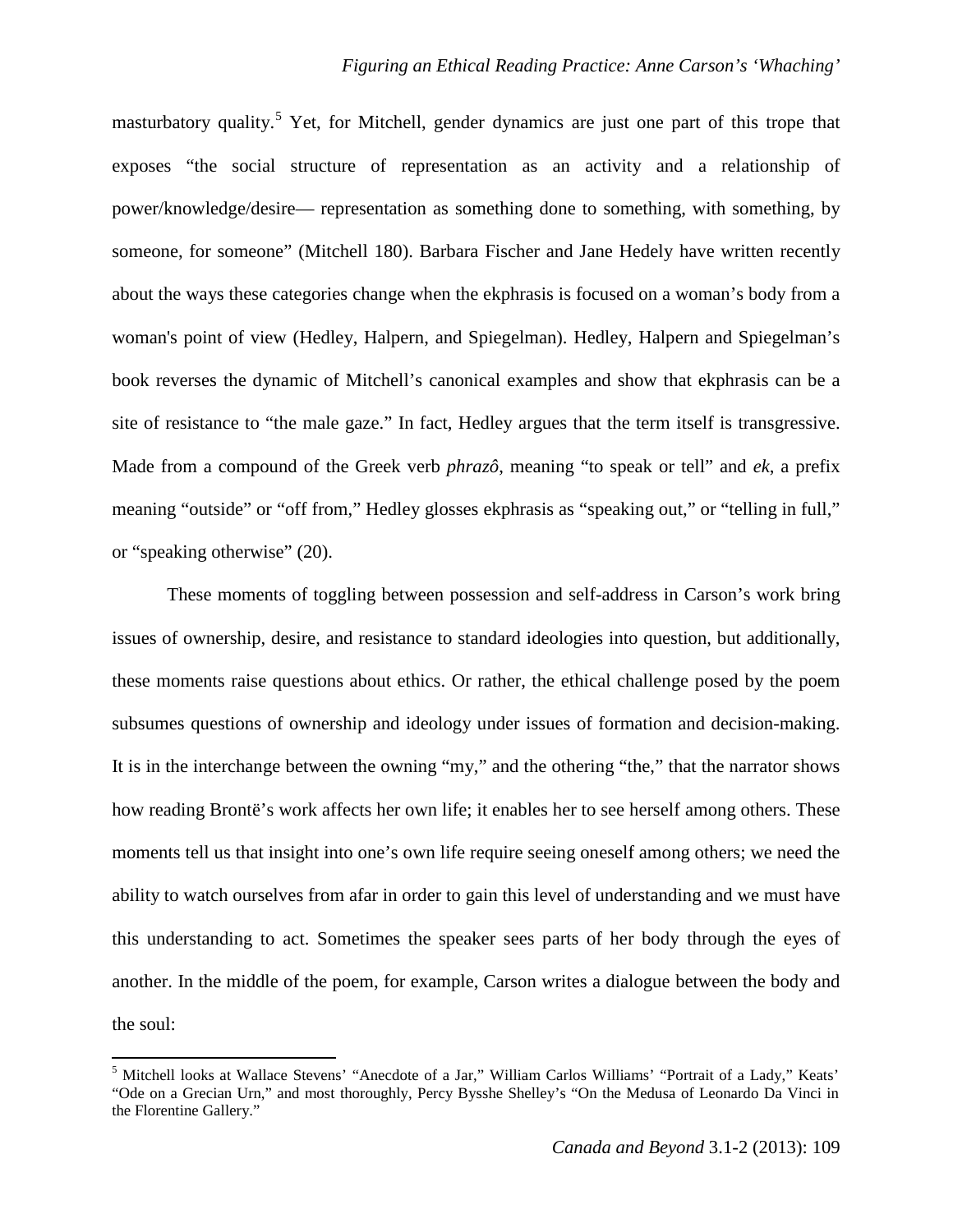ı

Soul is what I kept watch on all that night. Law stayed with me. We lay on top of the covers as if it weren't really a night of sleep and time,

caressing and singing to one another in our made-up language like the children we used to be. That was a night that centered Heaven and Hell,

as Emily would say. (Carson, "The Glass Essay" 12)

In a moment that recalls John Donne's "The Ecstasy," the lover sees her soul as separate from her body. She then reads herself through Emily Brontë's quotation. In Carson's poem, multiple readers are interpellated throughout, but by the end, reading is not as ambiguous as it is in Donne's poem; the narrator gains insight by reading with empathy through distance—or through another's words. The speaker floats "high up near the ceiling looking down / on the two souls clasped there on the bed / with their mortal boundaries / visible around them like lines on a map" (12). Thus a singular affective attachment to a text produces a type of detached but insightful reading. Emily Brontë is a latent reader of the lovers—latent because it is not Brontë, but the speaker's way of reading Brontë, that reads the lovers.<sup>[6](#page-7-0)</sup> In other words, the speaker reads herself through the medium of Brontë's text. To remind us that both the narrator and also we, the readers, are watching—that we are doing Brontë's practice of "whaching"—we hear the echoes of the "wh" and "w" in the passage: "what I kept watch on all that night."

As Carson tells us earlier in the poem, the speaker's lover's name is Law, and here he is called by name: "Law stayed with me." But Law (as both codified ethics and the speaker's deceitful lover) escapes the realm of the ethical in "The Glass Essay." In this poem, Law (as

<span id="page-7-0"></span><sup>&</sup>lt;sup>6</sup> The line "centered on Heaven and Hell" is a reference to Emily Brontë's poem, "Often rebuked, yet always back returning." In this poem, the speaker reads "The earth that wakes one human heart to feeling" as having the possibility to "centre both the worlds of Heaven and Hell." It is interesting to note that there has been some dispute about whether this poem is authored by Charlotte or Emily Brontë, since no known copy of it exists in Emily's hand (Brontë 255).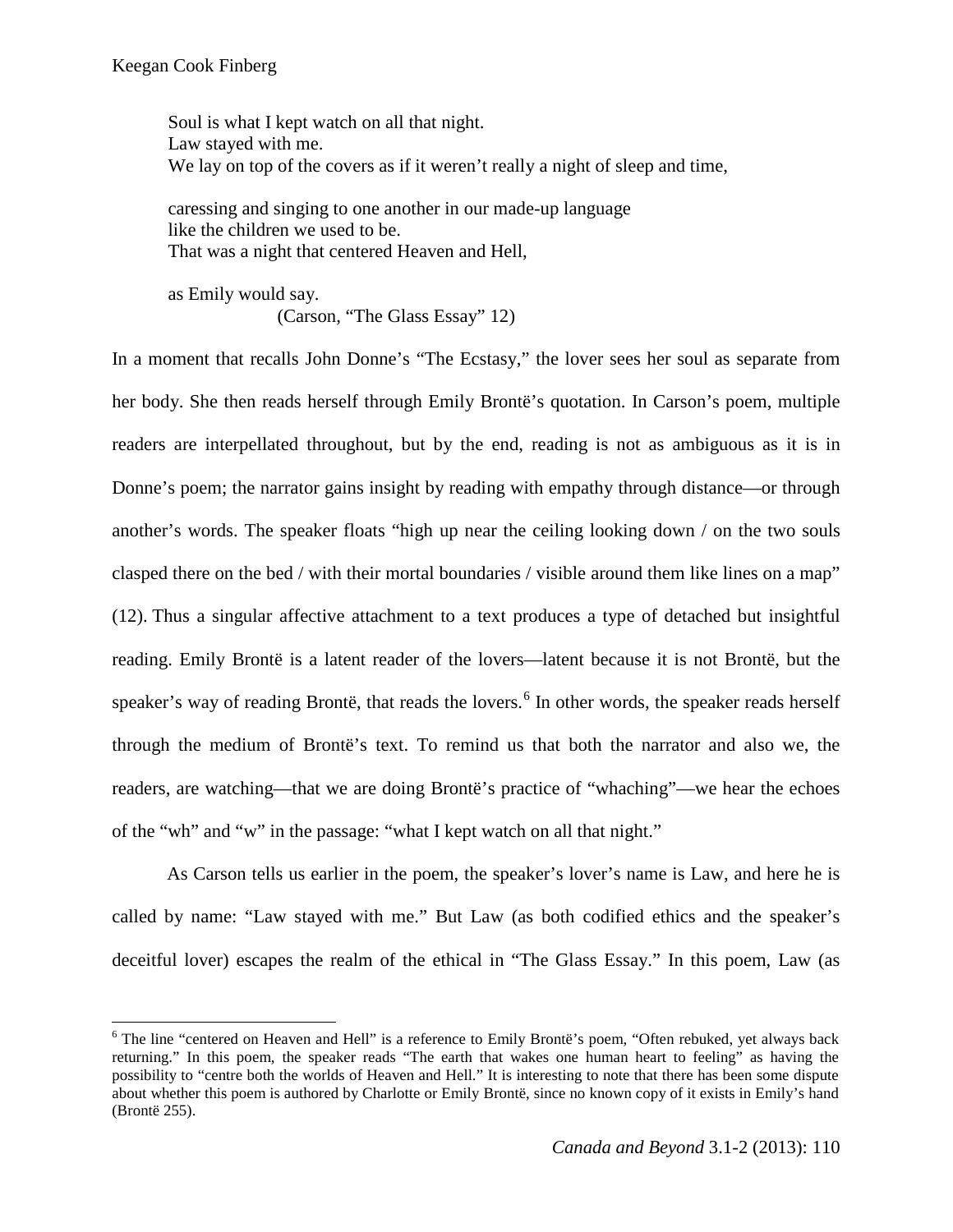lover) leaves the speaker without explanation; this character provides the definition of "law," which ultimately helps us understand ethics, as law is set apart from it. For Roland Barthes, the sphere of the lovers is a unique realm of ethical relation. In this sphere, people relate to each other not because of qualities that they have, but, in Barthes's words, because they are "tel" or "thus" (Barthes 262). In other words, there is a "just because" aspect of loving someone that can never be determined or codified, as the law can. This is the type of ethics at work in Carson's poem—an ethics that is related to being, or at least to becoming "thus." In this dialogue between body, soul and Brontë, Carson shows that this type of ethical relationship does not exist between the two lovers in the bed, but in the speaker's role as a reader of Emily Brontë's work. We see this because she keeps "watch," exercising Brontë's practice, while Law only "stayed." While the speaker exercises a transformative textual ekphrasis, Law does not move. The passage continues, telling us that the speaker "came / again and again, each time accumulating lucidity" (12). She gains clarity and insight as she quotes Brontë and Law "remained limp, although happy" (12). Unlike the speaker, he is not transformed.

In Carson's "The Glass Essay," the speaker's invocation of female nudes, described as if they were artworks<sup>[7](#page-8-0)</sup> exemplifies Hedley's ekphrasis. In these passages, the speaker meditates on her own figuration as a reader of her life through looking at numbered nudes. Yet unlike the nudes we know from the tradition of Western art, these nudes are both self and other as an aesthetic object. The nudes are herself because the speaker believes that they are visions of her soul; at one point she claims, "I am my own nude" (35). Yet they separate from her, and as she

l

<span id="page-8-0"></span><sup>7</sup> Much of Carson's work shows this type of visual to verbal ekphrasis. For example, in "Hopper: Confessions" Edward Hopper's paintings speak to Augustine's *Confessions* (Carson, *Men in the Off Hours* 49–60). See "Postmodern Ekphrasis in the Poetry of Anne Compton, Anne Carson, and Anne Simpson," "Picture Theory: On Photographic Intimacy in Nicole Brossard and Anne Carson" and "Noisy Brides, Suspicious Kisses: Revisiting Ravishment in Experimental Ekphrasis by Women" for critical work on Carson's ekphrasis (Campbell; Mayer; Fischer). Chris Jennings examines the erotic power that comes from what he calls Anne Carson's "triangular paradigm" in her work, which is often ekphrastic (Jennings).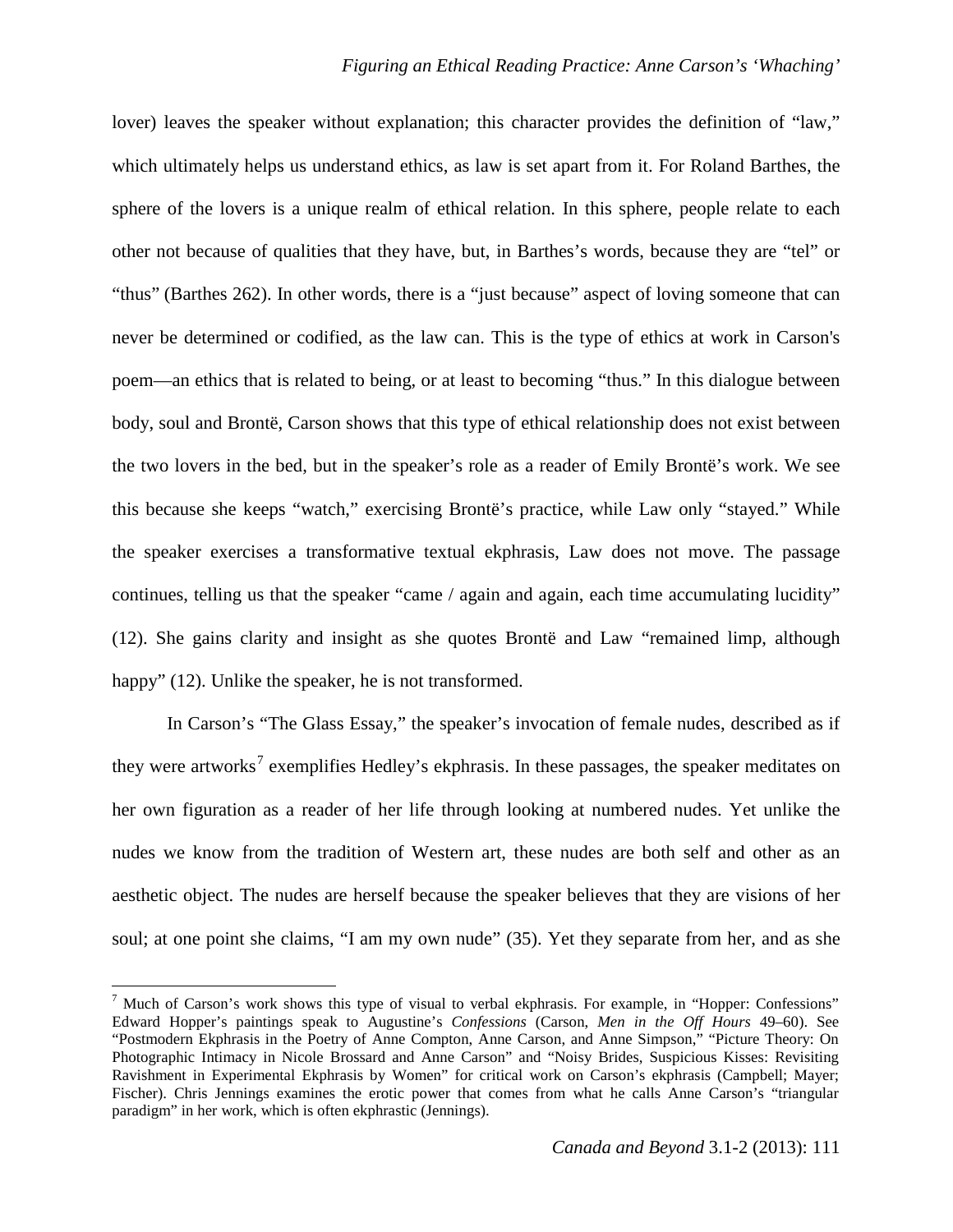Keegan Cook Finberg

ı

tells her therapist, she cannot stop watching them. The nudes that the speaker watches intently in her meditations have been subjected to bodily torture. Some are afflicted by thorns ("The Glass Essay" 17, 36); Nudes #5 and #6 are flayed (35). But just when the speaker has become "entirely fascinated with [her] spiritual melodrama," (37) she stops seeing the nudes altogether and repeats, "I saw nothing" (37). After the nude visions cease, the speaker herself (not a nude she watches) is flayed. In a scene that recalls the receptivity of Emerson's transparent eyeball, $^8$  $^8$  the speaker has her "nerves open to the air like something skinned. / I saw nothing" (37). Here the image of the speaker flayed and unable to see creates an exhausted ekphrasis, an ekphrasis that can no longer perform. On one hand, the simile fails; she cannot be aesthetically rendered. The image has been removed—in this moment, the speaker becomes "like something." On the other hand, the text shows the need for a new way of receiving and reading that may be "open to the air." In other words, ekphrasis, or Brontë's watching, is one element in the hermeneutic practice "The Glass Essay" suggests, but this moment in the text calls for another practice.

Toward the end of the poem the nudes disappear. The speaker claims, "I stopped watching / I forgot about Nudes / I lived my life" (38). As the speaker abandons her earlier reading practice, we are interpellated into this figuration of abandoned watching. Seeing that there is only one more page of Carson's text, moreover, the reader becomes the "I" who will soon return to her own life. The poem thematizes this transformation by shifting between the pronouns "you" and "I":

you and I will never know. But I can tell you what I saw. Nude #13 arrived when I was not watching for it. It came at night. […]

It could have been just a pole with some old cloth attached, but as I came closer

<span id="page-9-0"></span><sup>&</sup>lt;sup>8</sup> Sophie Mayer argues that Nude #7, which appears a few pages before, "recasts the transparency of vision from the (female) inside, watching the eyeball watching" (110).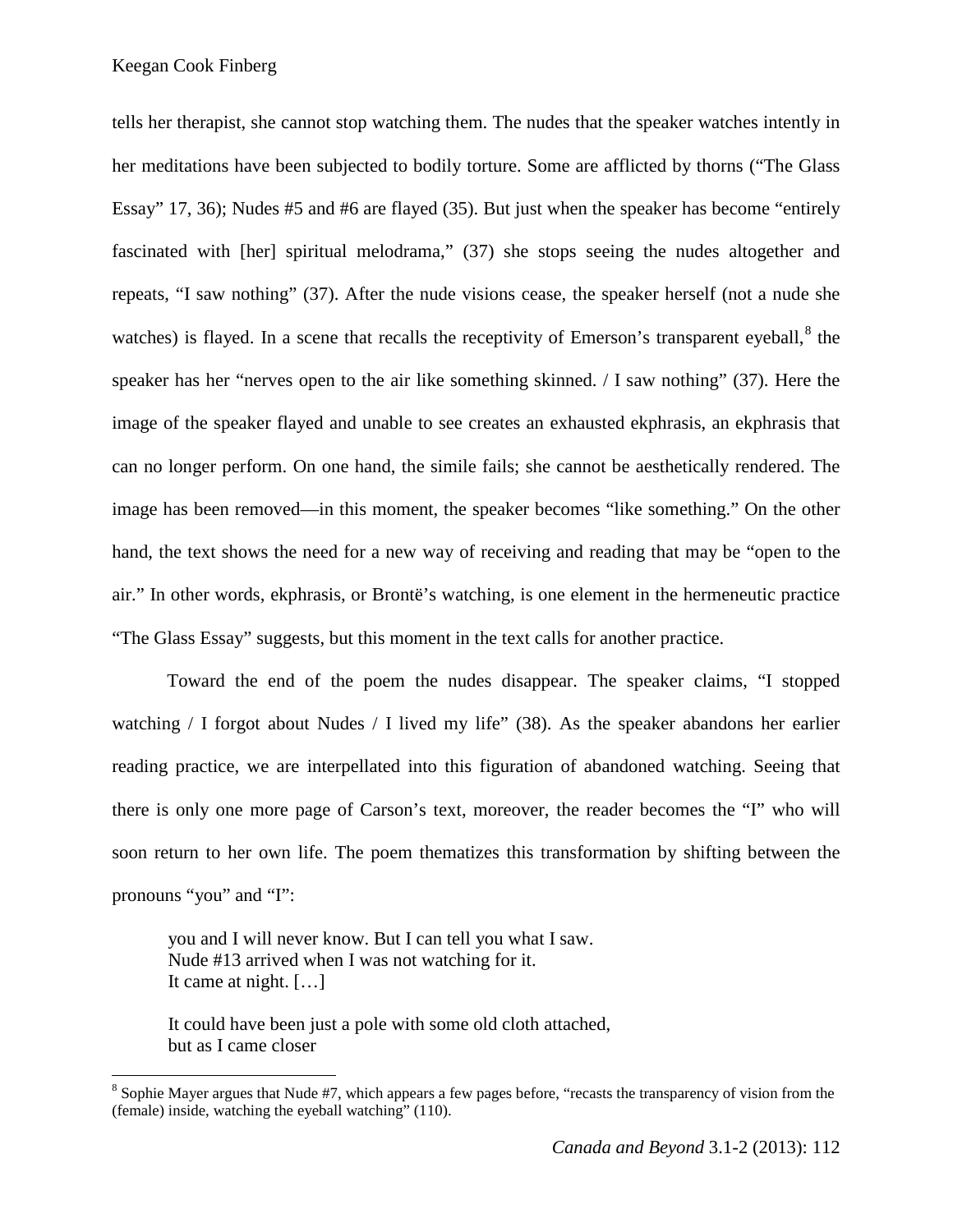I saw it was a human body

 $\overline{\phantom{0}}$ 

trying to stand against the winds so terrible that the flesh was blowing off the bones. And there was no pain. The wind

was cleansing the bones. They stood forth silver and necessary. It was not my body, not a woman's body, it was the body of us all. It walked out of the light. (Carson, "The Glass Essay" 38)

This image of strength signals that the narrator has now been violently "cleansed" of the break up with Law. Importantly, it is also a gesture toward relational ethics, a move away from aesthetics, and a pointed revelation of reader responsibility. The speaker experiences her lack of pain through the experience of another (at first ambiguously human) body. The ending couplet, "It was not my body, not a woman's body, it was the body of us all. / It walked out of the light" (38), further removes the former reading practices that the speaker employed. It shows us that we must figure ourselves as readers even after we finish reading "The Glass Essay." The speaker's love for Brontë's work guides and illuminates her confession until she abandons it and "stop[s] watching." This ending then points outside the text toward its reading, telling us that the figure is now our figuration, or, "the body of us all;" we are also required to make our own "light" through reading. The body is revealed as a collective singular ("*the* body of *us all*"), and is then concealed by darkness. Through acts of whaching adapted from her "favorite author," the speaker has transformed ekphrasis into a collective and ethical reading practice.

This transformative love of literature across a distance is what Jacques Derrida refers to as *teleiopoetics*. For Derrida, who coined the term, *<sup>[9](#page-10-0)</sup> teleiopoesis* means a process of beginning to

<span id="page-10-0"></span><sup>9</sup> Derrida uses a Latinized French version of a Greek word rendered "téléiopoièse," which George Collins translates as teleiopoesis; Spivak will later change the meaning and spelling. See Corinne Scheiner's "Teliopoiesis, telepoesis, and the Practice of Comparative Literature" for a discussion of its orthography and etymology.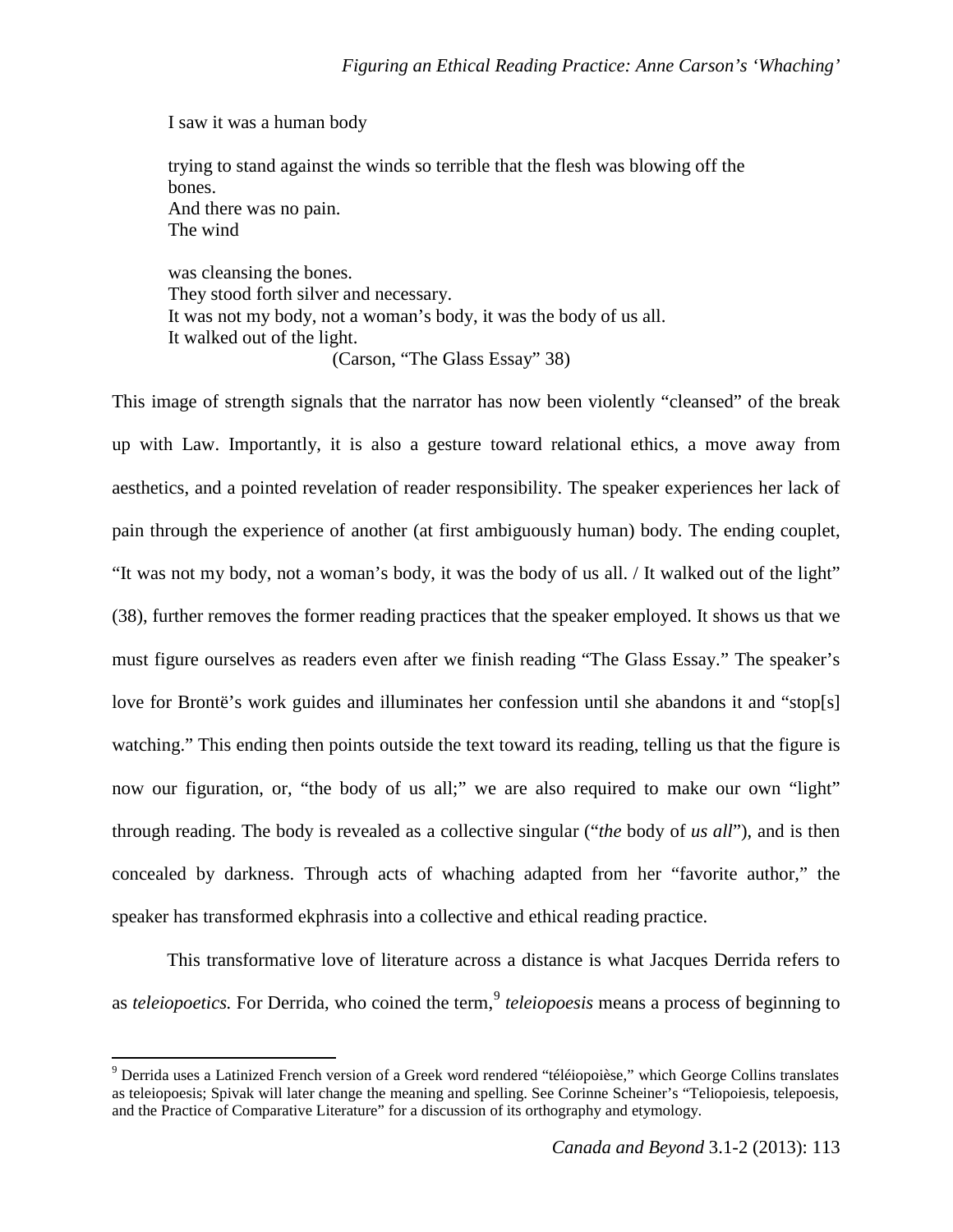arrive at an end (one meaning of *tele,* or *telos,* is "end" or "goal"). It is also a process that takes place at a distance (*tele* here meaning "at a remove"). The word holds itself in contradiction. It privileges "rendre, faire, transformer, produire, créer, voilà ce qui compte" [rendering, making, transforming, producing, creating" as what "counts"] and also emphasizes that the very process of working, moving or "spanning of space" is itself the end or aim (Derrida, *Politiques de l'amitié* 43; Derrida, *Politics of Friendship* 32). Derrida shows how the operation of reading distantly, through quotations, brings us closer to what is considered a primary work. He claims that in true friendship, and democracy as well, one cannot see love through the love object, but only by looking at the friend who loves, or the loving subject (*Politics of Friendship* 9). The implications of Derrida's assertion about love extend to criticism and poetry. To better study a work, we must study those who love it or study it with love. In Carson's "The Glass Essay," multiple creative events of reading take place and are mirrored in a process like quoting; the self is read through others in a process that apprehends both meanings of *tele*. Spivak's revision of Derrida's concept, which she calls *teleopoiesis*, emphasizes that it is a reading practice. Spivak's notion of imagining yourself being imagined "by and in another culture, perhaps" while reading (52) shows us that through *teleopoiesis*, the reader is *made* by reading rather than *making* when reading, and there is no assurance that this goal of a reader being made by reading will arrive. Like *teleiopoesis*, Carson's world-making results in a probing of our reading practice as a form of making. As a reader of Emily Brontë, the speaker prefigures us as readers of Carson's poem. Just before the speaker sees her last vision in "The Glass Essay," she writes, "Something had gone through me and out and I could not own it" (38). We are asked to figure ourselves as open, being made by that which we encounter, and without hopes of possession.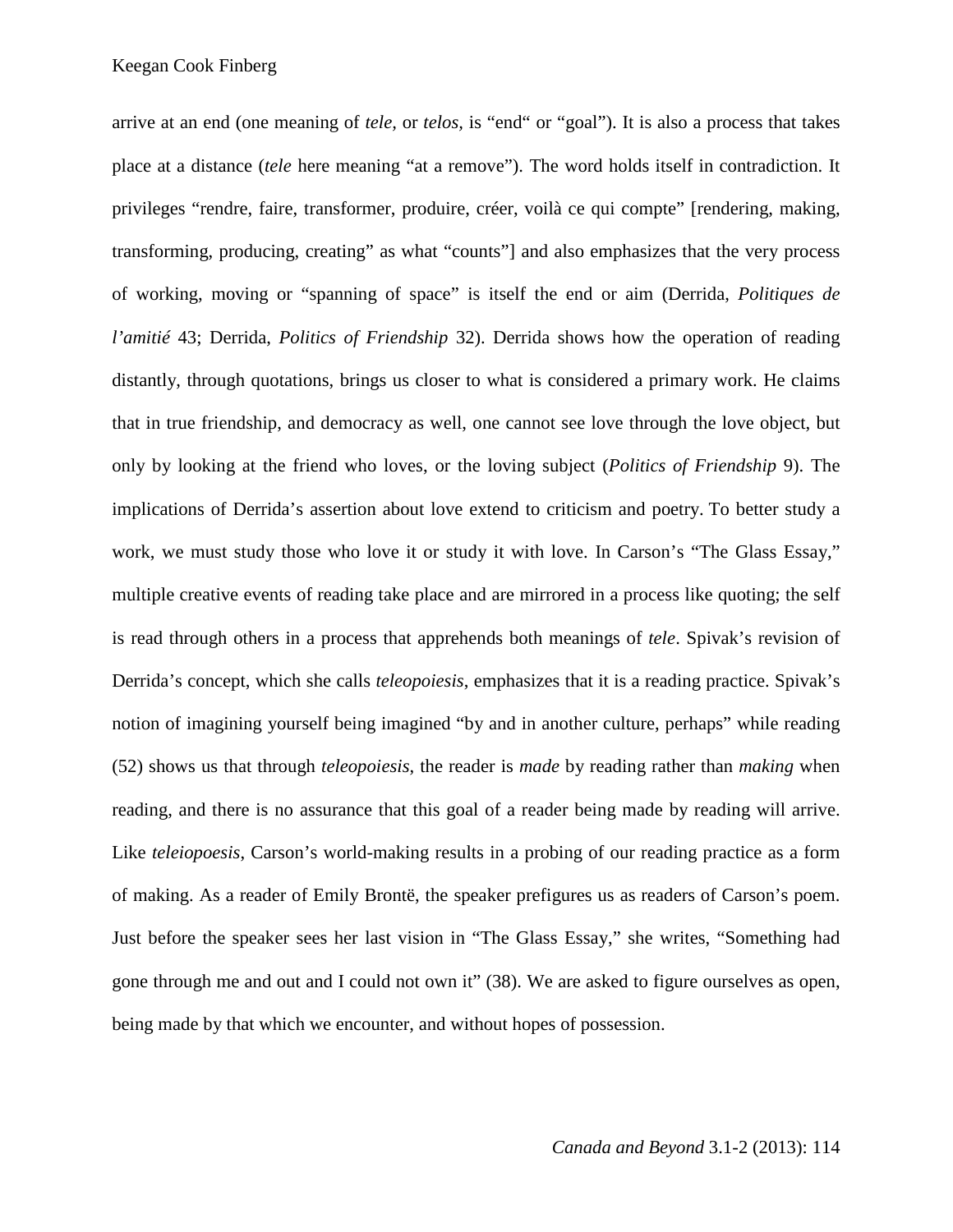In "The Glass Essay," the speaker creates her story through her understanding of Emily Brontë's reading practices, and by reading it we experience the formation of a singular ethical relationship to a text. By witnessing this creation of a meeting place between the narrator and Brontë, by experiencing mirrored reading-writing through her story, we question our own practices. We wonder if we are able to "watch" and also, if we want to, to "stop watching." We consider making our own "light" and being more receptive, "open to the air" (37, 38). Carson's texts do not model a codified reading practice for us, but rather enable a possibility for us to think differently through the mirrored event of reading. One of the many ways Barthes defines the term figure is as that which can "disent l'affect, puis s'arretent" ["utter the affect, then break off"]; it suspends a possibility for transformation and then disappears (Barthes, *Fragments d'un discours amoureux* 10; Barthes, *A Lover's Discourse* 6). Carson's figures break off in "The Glass Essay," as the speaker's figures break off. The speaker reads Brontë through loving her work, she reads her life similarly, and then the figure, a body, vanishes. The narrator shows the need for new figures—"the body of us all"—through mediation. In other words, the teleopoetic reading practice engaged in this work enables us to see the need for, and possibility of, an ethical and transformative reading practice for ourselves.

Yet this transformation is also incredibly violent; it comes from difficulty and looks like being flayed. As this special issue points out, figuring contemporary women's writing in Canada and Québec today is also difficult. It is as complicated as the slash marks and linguistic doubling in the subtitle "Alliances / Transgressions / Betrayals—*Alliances / transgressions / trahisons*." Like *teleopoiesis*, these slash marks call on the possibilities of our transformative imagination; the connection between each word and the next never quite arrives in this structure, or in its translation, but we must try to connect them nonetheless. How, then, does teleopoiesis, as a way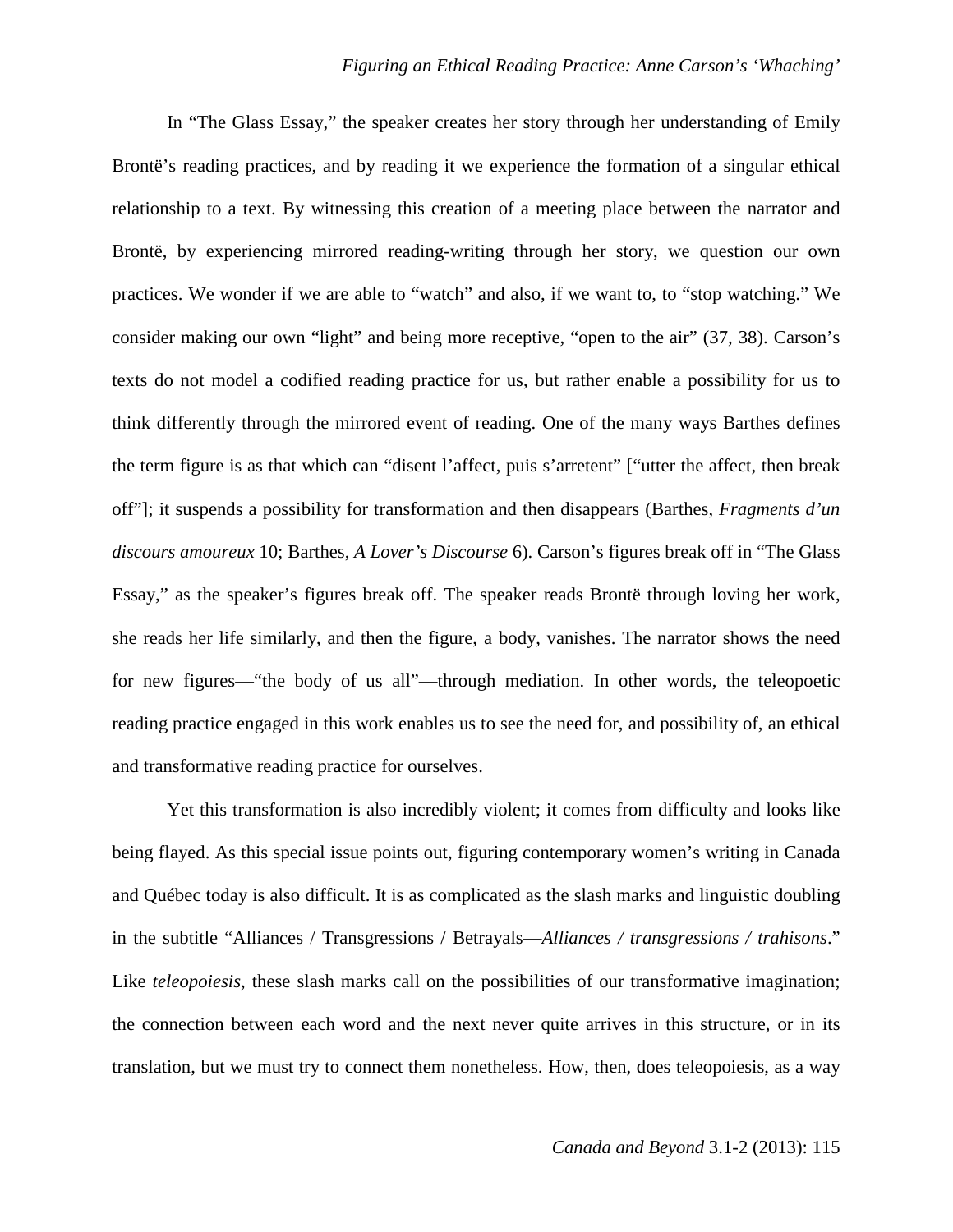ı

of ethical reading, relate to the formation of a national and regional identity? Many would argue that Carson's work does not fit easily into the landscape of Canadian women's writing today.<sup>[10](#page-13-0)</sup> For example, Canadian reviewers have claimed that she appears more American than Canadian because her books often come out of U.S. publishing houses. Probing this issue, Kevin McNeilly has asked Carson if she sees any "any national aspect" to her work. Her answer was honest and noncommittal; it focused on the affect of geography. Carson said that she looks to "those kinds of light and rocks and smells and moods and maybe that would add up to a Canadianness of the mentality at some deep level" (McNeilly). Yet while here she defines her Canadianness by geography, she often defines her career through her nation. Where we expect a biographical sketch of the author, her early books simply state, "Anne Carson lives in Canada."<sup>[11](#page-13-1)</sup>

Geography, if not necessarily nation, is significant to "The Glass Essay," which begins as the speaker travels to see her mother, who "lives on a moor in the north" where "spring opens like a blade" (1). Despite the fact that both Carson and her critics connect this "north" to Northern Canada, the narrative works to liken it only with rural Yorkshire where the Brontës lived. In any case, the affect of the landscape is clear; the speaker's mother lives in a place that is cold, cruel and wide.<sup>[12](#page-13-2)</sup> Ian Rae argues that there is a strong connection to Canada not only in the landscape of "The Glass Essay," but in its language as well. He reads the title of "The Glass Essay" as a pun "that mediates between English and French, Ontario and Québec, while stressing the attachment to a wintry landscape, at once sublime and menacing, which is central to the

<span id="page-13-0"></span><sup>&</sup>lt;sup>10</sup> The *Cambridge Companion to Canadian Literature* claims that Carson "shar[es] little with her Canadian predecessors" and looks instead to the "timeless power of the classics" and modernist works (Staines 153).

<span id="page-13-1"></span><sup>&</sup>lt;sup>11</sup> This issue of Carson's Canadianness as well as the cheekiness of the blurb has become rather controversial in Carson scholarship. See Dean Irvine, Ian Rae and Jorie Graham. Graham argues that like Carson's work this biography tests the power of language (Graham), while Irvine and Rae both discuss David Solway's proposal that the blurb works to demean Canadian national literature.

<span id="page-13-2"></span><sup>&</sup>lt;sup>12</sup> The speaker has to travel all day by train to see her mother (1). Her father lives in a nursing home "50 miles from here" (30). Carson and her critics have connected it to the home of Carson's mother, who does live in Northern Canada (Rae, "Verglas" 170). Perhaps embedded in the geography of this text is something of a Canadian emotional landscape of reading, a "mentality at a deep level."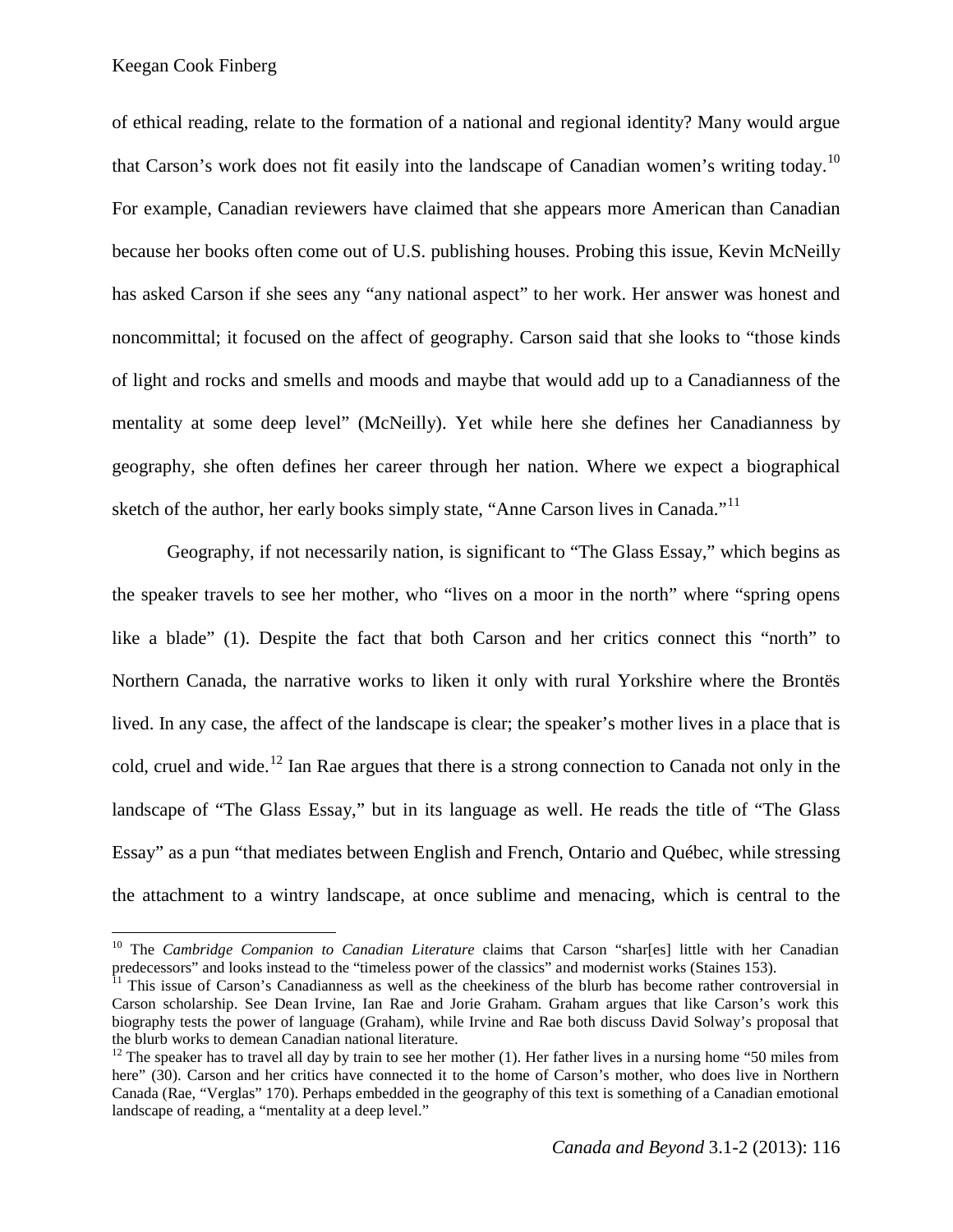literatures of both official languages" ("Verglas" 180-1). Furthermore, Rae suggests that Carson's work comments on the notion of a Canadian sensibility. It also comments on the impossibility of reaching or representing one Canada; the perhaps familiar landscape must be read through far away Yorkshire.

While this question of Carson's Canadianness remains open, her work surely suggests an ethics of a global literary practice. Her work has won international acclaim including many of the most prestigious prizes and awards from the 1990s to the present.<sup>[13](#page-14-0)</sup> Importantly, this acclaim continually questions notions of any categorization—be it genre, influence or nation-state. Her prize-winning along with her recognition by major US American publishing houses prompted a transnational debate; first a surge of praise and then a backlash for reasons having to do with adherence to form, and for reasons (perhaps) having to do with sexism.<sup>[14](#page-14-1)</sup> Over all, her work is known as controversial and genre defying. And while I have discussed "The Glass Essay" as poetry, like many of her other works, it could be classified as criticism, fiction, or a hybrid text.<sup>[15](#page-14-2)</sup> Carson's work brings many types of boundary-crossing to our attention. In reading this speaker as learning from reading Brontë, I want to be careful not to suggest a politics of Canadian or

 $\overline{\phantom{0}}$ 

<span id="page-14-0"></span><sup>&</sup>lt;sup>13</sup> Carson has earned a Lannan Literary Award (1996), the Pushcart Prize (1997), a Guggenheim Fellowship (1998), a MacArthur Fellowship (2000), a Griffin Poetry Prize (2001) for *Men in the Off Hours*, the T. S. Eliot Prize (2001) for *The Beauty of the Husband*, and a PEN Award for Poetry in Translation (2010). It is not as frequently cited, but she has also won several Québec Writers' Federation awards like the QSPELL.

<span id="page-14-1"></span><sup>&</sup>lt;sup>14</sup> See Meghan O'Rouke's "Hermetic Hotties: What's Anne Carson Doing on the L Word?" for a clear description of the backlash against Carson as well as a description of her more transgressive fame (O'Rourke). As Ian Rae explains in his discussion of a series of articles that claim that Carson is a hoax, Canadian critical reception only began after she was first written up by the *New York Times* in the U.S. (Rae, "Anne Carson and the Solway Hoaxes"). Critical reception then turned sour after Carson's T.S. Eliot prize, prompting Robert Potts to complain that *The Beauty of the Husband* "fails as poetry, simply because it shows either crashing inability or an unbecoming contempt for the medium. Its materials—the narrative, its details and a dry wit are engaging enough—would have made for a compelling short story" for the UK's *The Guardian* (Potts). The vitriolic "The trouble with Annie: David Solway unmakes Anne Carson" is so degrading that both Chris Jennings and Ian Rae have suggested that perhaps it is not entirely serious (Jennings, "Dear Editor"; Rae, "Anne Carson and the Solway Hoaxes"). Solway writes that he is furious that critics could possibly like this "phony," at one point claiming that she does not exist but instead is the

<span id="page-14-2"></span><sup>&</sup>lt;sup>15</sup> As Jacquline Plante argues, "Carson's work is a pallet of mythos, fantasy, queer theory, fantasy, poetry, novel, classicism, and postmodernity. And perhaps her lack of commitment to a particular agenda places her light-years ahead of the feminist effort in regards to transgressive writing" (180). As well as defying genres, Carson has helped create new ones; Carson's work was important for formulating Tall and D'Agata's "lyric essay" (1997).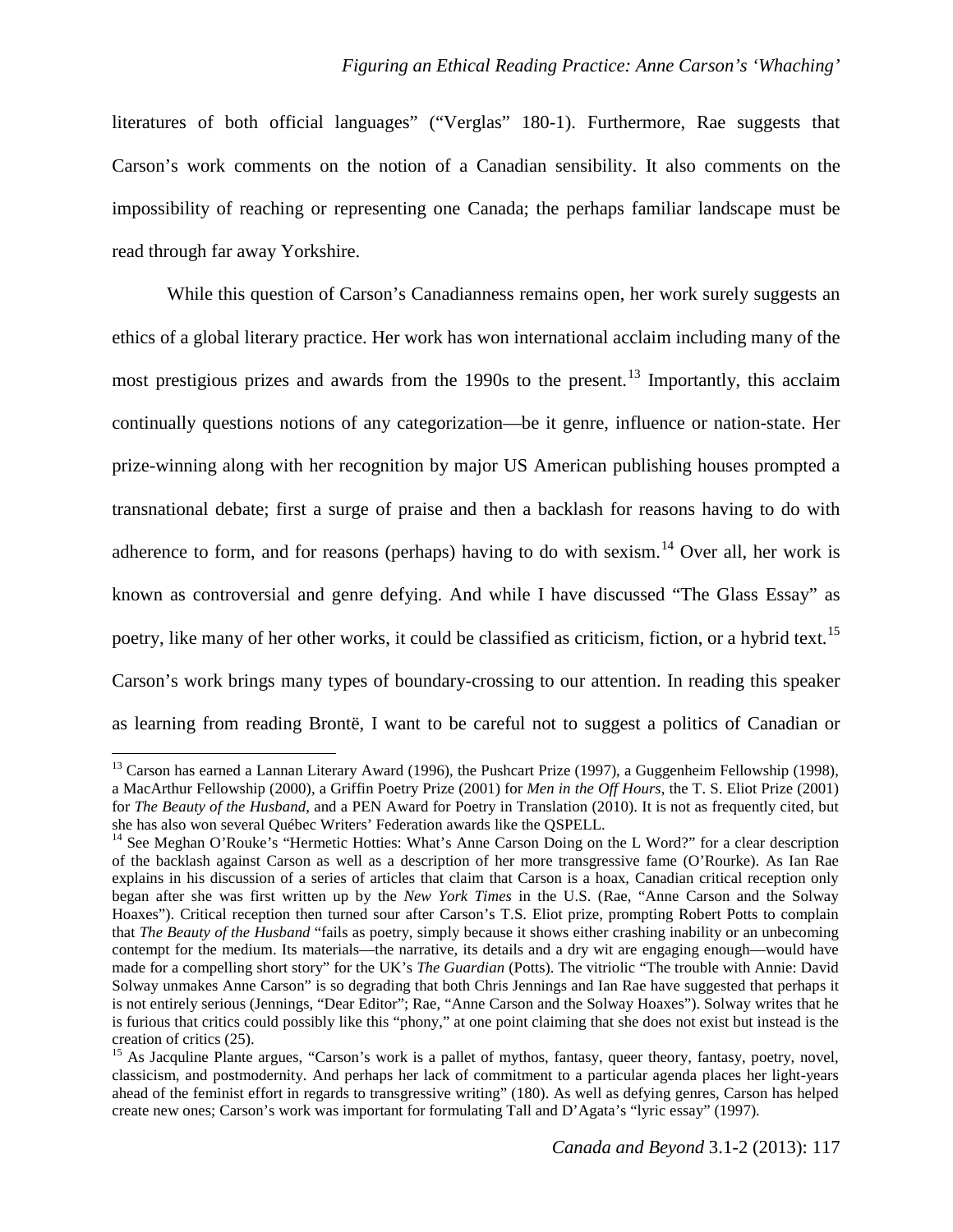l

Québécois identity that glorifies a British transnational imaginary.<sup>[16](#page-15-0)</sup> Rather, I would like Carson's texts to help us think through what it means to read national and transnational literatures while staying attuned to the ethics of encountering the unknown. We should take this reader figure into account when thinking through national and transnational texts.

To examine the reader *in* the text (as opposed to the reader *of* the text) in order to study readership and relation in general is valuable because it permits literature as a basis of ethical concern and its study. The form of reading discussed here is difficult, emotional, and indeed for many texts, may be impossible. Yet readership in texts deserves the attention of what John Guillory calls both "professional" and "lay" readers, as we both participate in ethical formation in our reading. For Guillory, reading in general "is the *principal* ethical practice of modernity, the site where a practice of the self has not been entirely or easily subordinated to the moral code, or rendered solely an instrument of power/knowledge" (39). This study of readership does not banish the political for the sake of the ethical, nor does it reject the "real world." Rather, I suggest that reading texts ethically is part of the real world, and our attention to other readers is one step toward achieving insight in this framework. Readers can show us how to cultivate ourselves and how to connect to others. It is then the reader's prerogative to connect the ethics of the text, or the ethics of the reader in the text, to her surroundings.<sup>[17](#page-15-1)</sup>

<span id="page-15-0"></span><sup>&</sup>lt;sup>16</sup> Rae and Irvine warn of this. While Rae points out that the "transposition of Bronte's moors onto the Ontario landscape is the product of a colonial or transnational imaginary," he also suggests that there is something transformative in this reimagining ("Verglas" 182). Irvine argues that Anne Carson's work is an example of late

<span id="page-15-1"></span><sup>&</sup>lt;sup>17</sup> Many thanks to the participants and organizers of "Alliances/Transgressions/Betrayals: Women's Writing in Canada & Québec Today"; Andy Hines; Kendra Dority; Brenda Sanfilippo; Jody Greene; and most especially Karen Bassi for her rigor and support of this piece.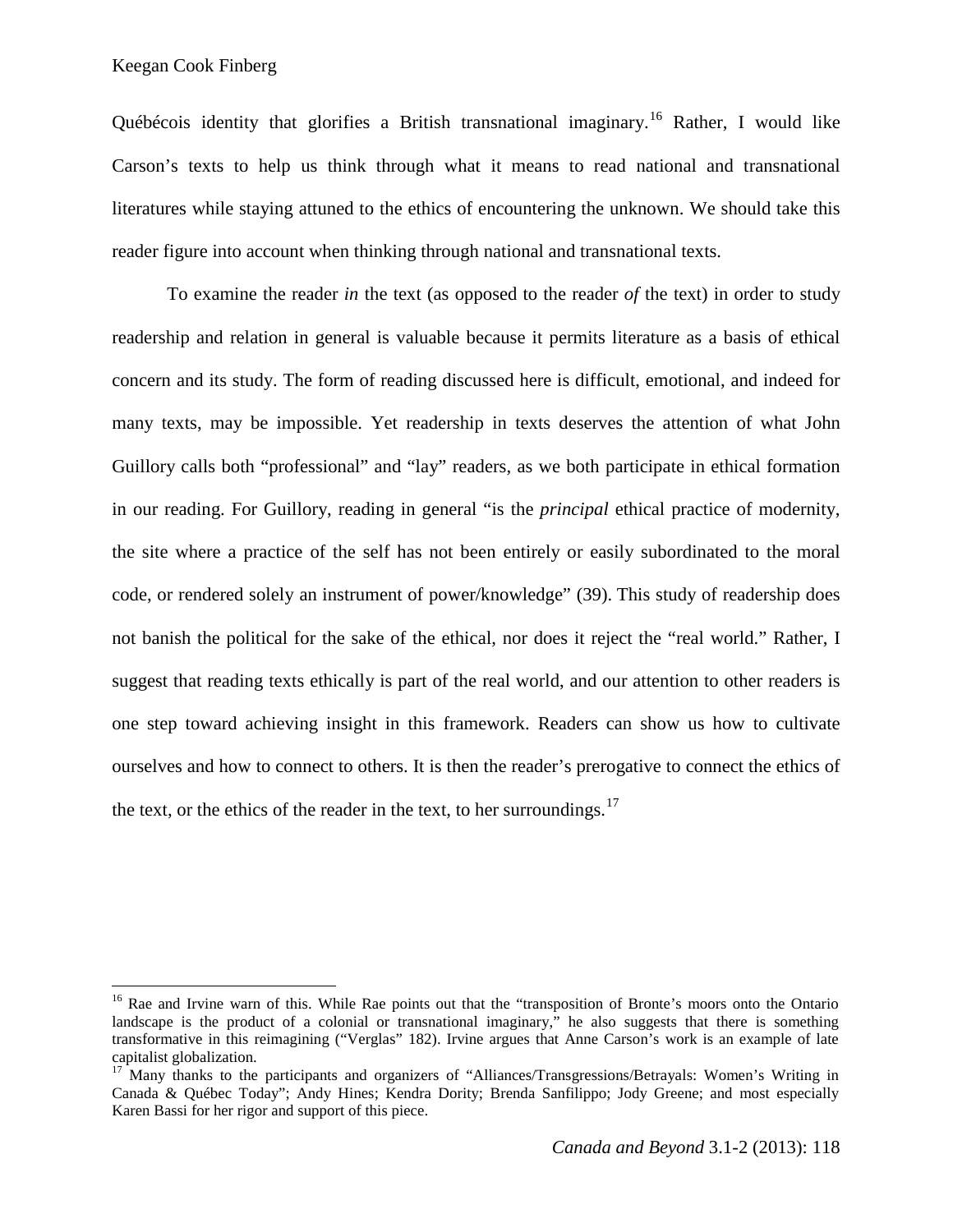## WORKS CITED

Attridge, Derek. *The Singularity of Literature*. London: Routledge, 2004. Print.

- Baldick, Chris. *The Oxford Dictionary of Literary Terms*. 3rd ed. Oxford: Oxford UP, 2008. Print. Oxford Paperback Reference.
- Barthes, Roland. *A Lover's Discourse: Fragments*. Trans. Richard Howard. New York: Hill and Wang, 2010. Print.
- ---. *Fragments d'un discours amoureux*. Paris: Éditions du Seuil, 1977. Print. Collection Tel Quel.
- Brontë, Emily. *The Complete Poems of Emily Jane Brontë*. Ed. Charles William Hatfield. New York: Columbia UP, 1941. Print.

Butler, Judith. "Can't Stop Screaming." *Public Books.* 5 Sept. 2012. Web.

- Campbell, Wanda. "Postmodern Ekphrasis in the Poetry of Anne Compton, Anne Carson, and Anne Simpson." *Canadian Poetry* 65 (2010): 9–21. Print.
- Carson, Anne. *Antigonick*. 1st ed. New York: New Directions, 2012. Print.
- ---. *Eros the Bittersweet*. 1st Dalkey Archive ed. Champaign: Dalkey Archive, 1998. Print.
- ---. *Men in the Off Hours*. New York: Vintage, 2001. Print.
- ---. "'Mimnermos: The Brainsex Paintings,' Plainwater." *Plainwater*. New York: Vintage Books, 1995. 1–27. Print.
- ---. *Nox*. New York: New Directions, 2010. Print.
- ---. *Plainwater: Essays and Poetry*. New York: Vintage, 2000. Print.
- ---. *The Beauty of the Husband: A Fictional Essay in 29 Tangos*. 1st ed. New York: Knopf, 2001. Print.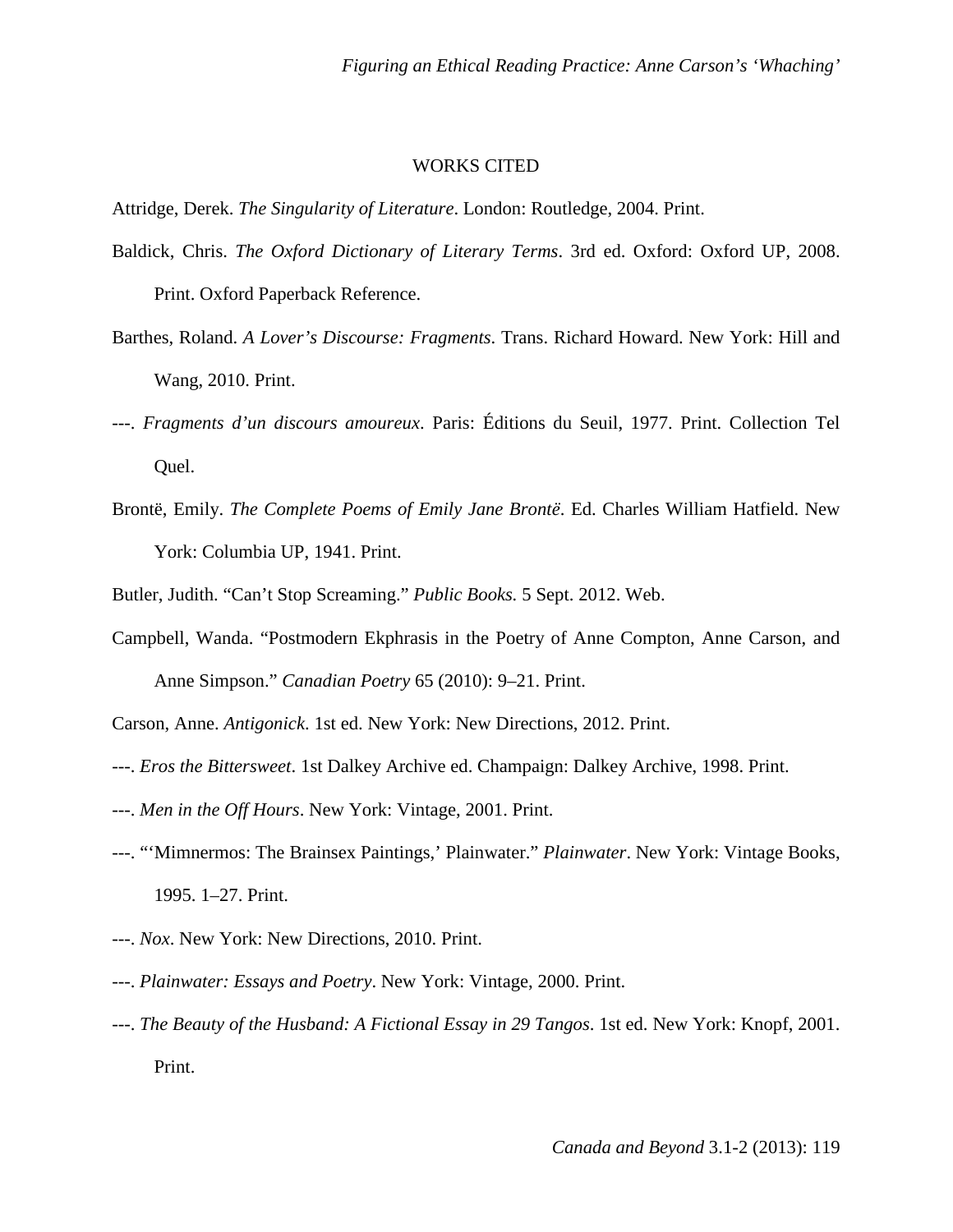- ---. "The Glass Essay." *Glass, Irony and God*. First ed. New York: New Directions, 1995. 1–38. Print.
- Culler, Jonathan D. *Structuralist Poetics: Structuralism, Linguistics, and the Study of Literature*. Ithaca, N.Y: Cornell UP, 1975. Print.

Derrida, Jacques. *Politics of Friendship*. Trans. George Collins. London: Verso, 1997. Print.

- ---. *Politiques de l'amitié*. Paris: Editions Galilée, 1994. Print.
- Fischer, Barbara K. "Noisy Brides, Suspicious Kisses: Revisiting Ravishment in Experimental Ekphrasis by Women." *In the Frame: Women's Ekphrastic Poetry from Marianne Moore to Susan Wheeler*. 1st ed. Ed. Jane Hedley, Nick Halpern, & Willard Spiegelman. Newark: University of Delaware Press, 2009. Print.
- Graham, Jorie. "On Anne Carson." *Brick Magazine* 57 (1997): 13. Print.
- Guillory, John. "The Ethical Practice of Modernity: The Example of Reading." *The Turn to Ethics*. Ed. Marjorie B. Garber, Beatrice Hanssen, & Rebecca L. Walkowitz. New York: Routledge, 2000. 29–46. Print. Culture Work.
- Hedley, Jane, Nick Halpern, and Willard Spiegelman, eds. *In the Frame: Women's Ekphrastic Poetry from Marianne Moore to Susan Wheeler*. 1st ed. Newark: University of Delaware Press, 2009. Print.
- Irvine, Dean. "Fugitive Places: Anne Carson and the Unlost." *Language Acts: Anglo-Québec Poetry, 1976 to the 21st Century*. Ed. Jason Camlot & Todd Swift. Montreal: Véhicule Press, 2007. 272-89. Print.

Jennings, Chris. "Letters to the Editor." *Books in Canada* 30.3 (Sept./Oct. 2001): 39. Print.

---. "The Erotic Poetics of Anne Carson." *University of Toronto Quarterly* 70.4 (2001): 923–936. *MetaPress*. Web. 9 Feb. 2013.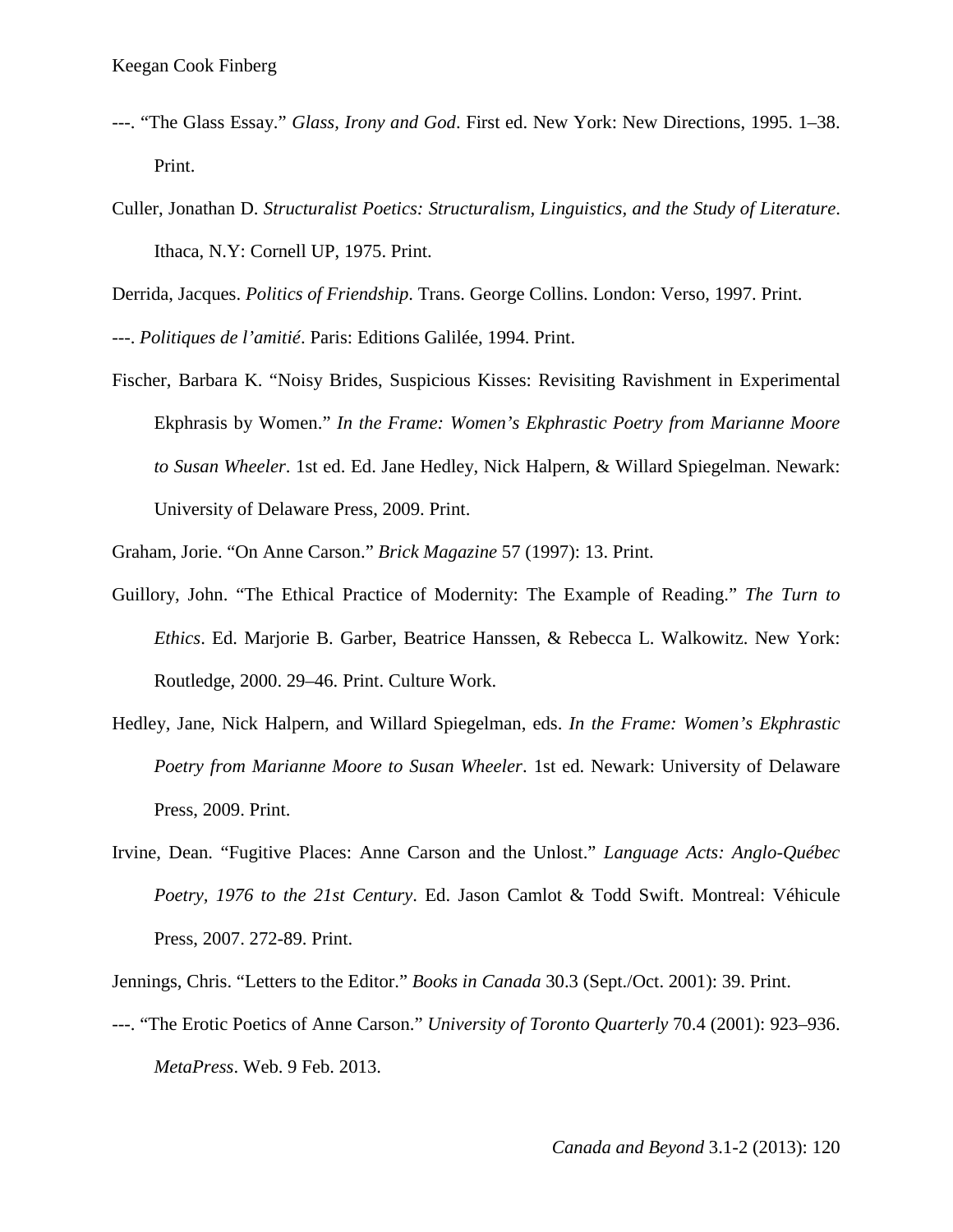- Littau, Karin. *Theories of Reading: Books, Bodies, and Bibliomania*. Cambridge, UK: Polity, 2006. Print.
- Love, Heather. "Close but Not Deep: Literary Ethics and the Descriptive Turn." *New Literary History* 41.2 (2010): 371–391. Print.
- De Man, Paul. *Blindness & Insight; Essays in the Rhetoric of Contemporary Criticism*. New York: Oxford UP, 1971. Print.
- Mayer, Sophie. "Picture Theory: On Photographic Intimacy in Nicole Brossard and Anne Carson." *Studies in Canadian Literature/Études en littérature canadienne* 33.1 (2008): 97– 117. Print.
- McNeilly, Kevin. "Gifts and Questions—An Interview with Anne Carson, by Kevin McNeilly." *UNSAID: noun /uhn•'sed/* NOTE: This interview was originally published in the spring issue of *Canadian Literature* 2003. Web. 9 Feb. 2013.
- Miller, J. Hillis. *The Ethics of Reading: Kant, De Man, Eliot, Trollope, James, and Benjamin*. New York: Columbia UP, 1986. Print.
- Mitchell, W.J.T. "Ekphrasis and the Other." *Picture Theory: Essays on Verbal and Visual Representation*. Chicago: University of Chicago Press, 1995. 151-82. Print.
- O'Rourke, Meghan. "Hermetic Hotties." *Slate* 11 Feb. 2004. Web. 9 Feb. 2013.
- Plante, Jacqeuline. "In the Spirit of Process: A Braiding Together of New Utopianism, Gilles Deleuze and Anne Carson." *The Influence of Imagination: Essays on Science Fiction and Fantasy as Agents of Social Change*. Ed. Lee Easton & Randy Schroeder. McFarland, 2008. 174–82. Print.

Potts, Robert. "Neither Rhyme nor Reason." *Guardian* 26 Jan. 2002. Web. 9 Feb. 2013.

Rae, Ian. "Anne Carson and the Solway Hoaxes." *Canadian Literature* 176 (2003): 45–65. Print.